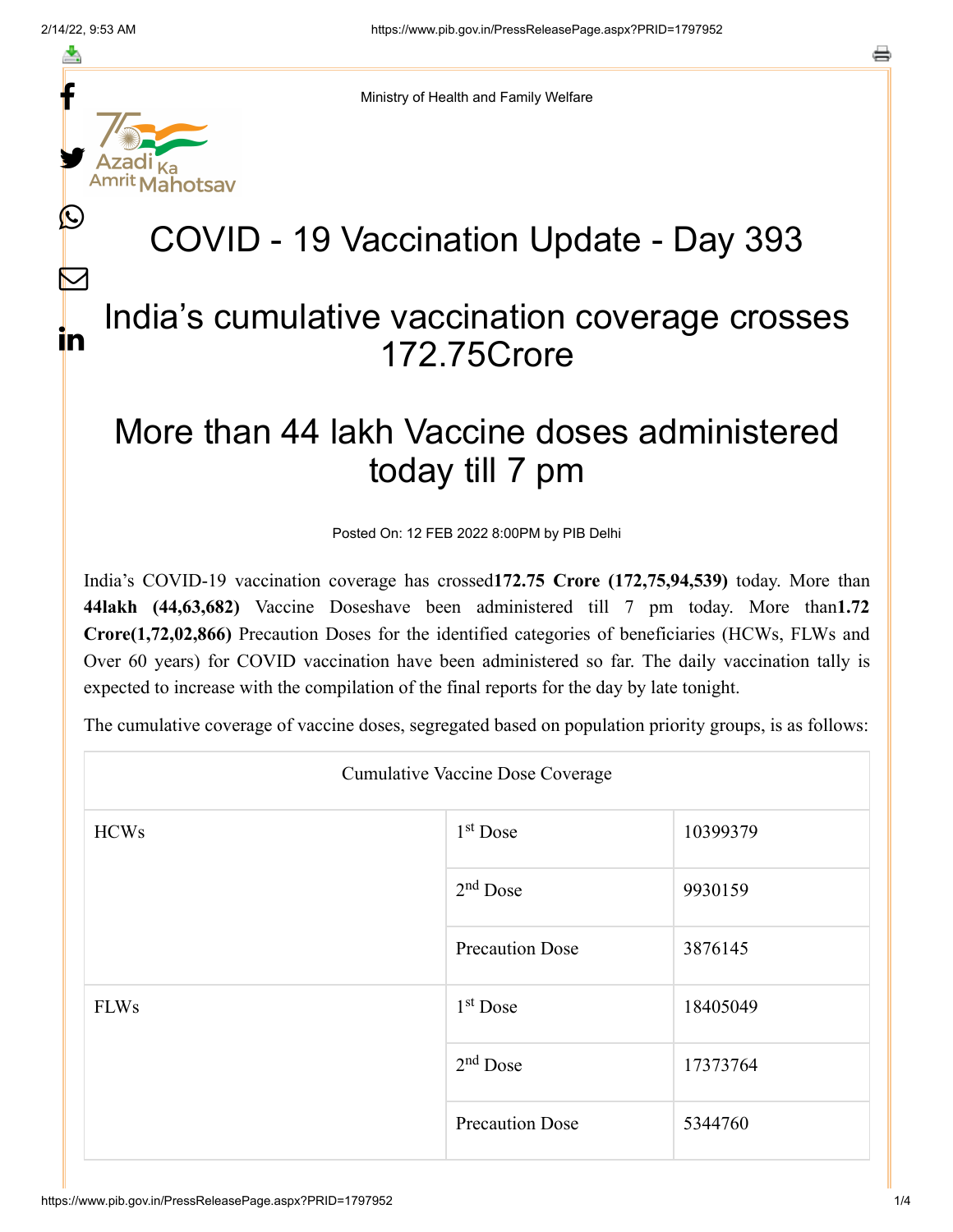| f<br>$\bf \Omega$ | Age Group 15-18 years                        | 1 <sup>st</sup> Dose   | 51987388   |
|-------------------|----------------------------------------------|------------------------|------------|
|                   |                                              | $2nd$ Dose             | 14694234   |
|                   | Age Group 18-44 years                        | $1st$ Dose             | 547971374  |
|                   |                                              | $2nd$ Dose             | 426140948  |
| in                | Age Group 45-59 years                        | $1st$ Dose             | 201603878  |
|                   |                                              | $2nd$ Dose             | 176224094  |
|                   | Over 60 years                                | $1st$ Dose             | 125869357  |
|                   |                                              | $2nd$ Dose             | 109792049  |
|                   |                                              | <b>Precaution Dose</b> | 7981961    |
|                   | Cumulative 1 <sup>st</sup> dose administered |                        | 956236425  |
|                   | Cumulative 2 <sup>nd</sup> dose administered |                        | 754155248  |
|                   | <b>Precaution Dose</b>                       |                        | 17202866   |
|                   | Total                                        |                        | 1727594539 |

Today's achievement in the vaccination exercise, segregated by population priority groups, is as follows:

| Date: 12 <sup>th</sup> February, 2022 (393 <sup>rd</sup> Day) |                        |       |  |
|---------------------------------------------------------------|------------------------|-------|--|
| <b>HCWs</b>                                                   | $1st$ Dose             | 216   |  |
|                                                               | $2nd$ Dose             | 4041  |  |
|                                                               | <b>Precaution Dose</b> | 31800 |  |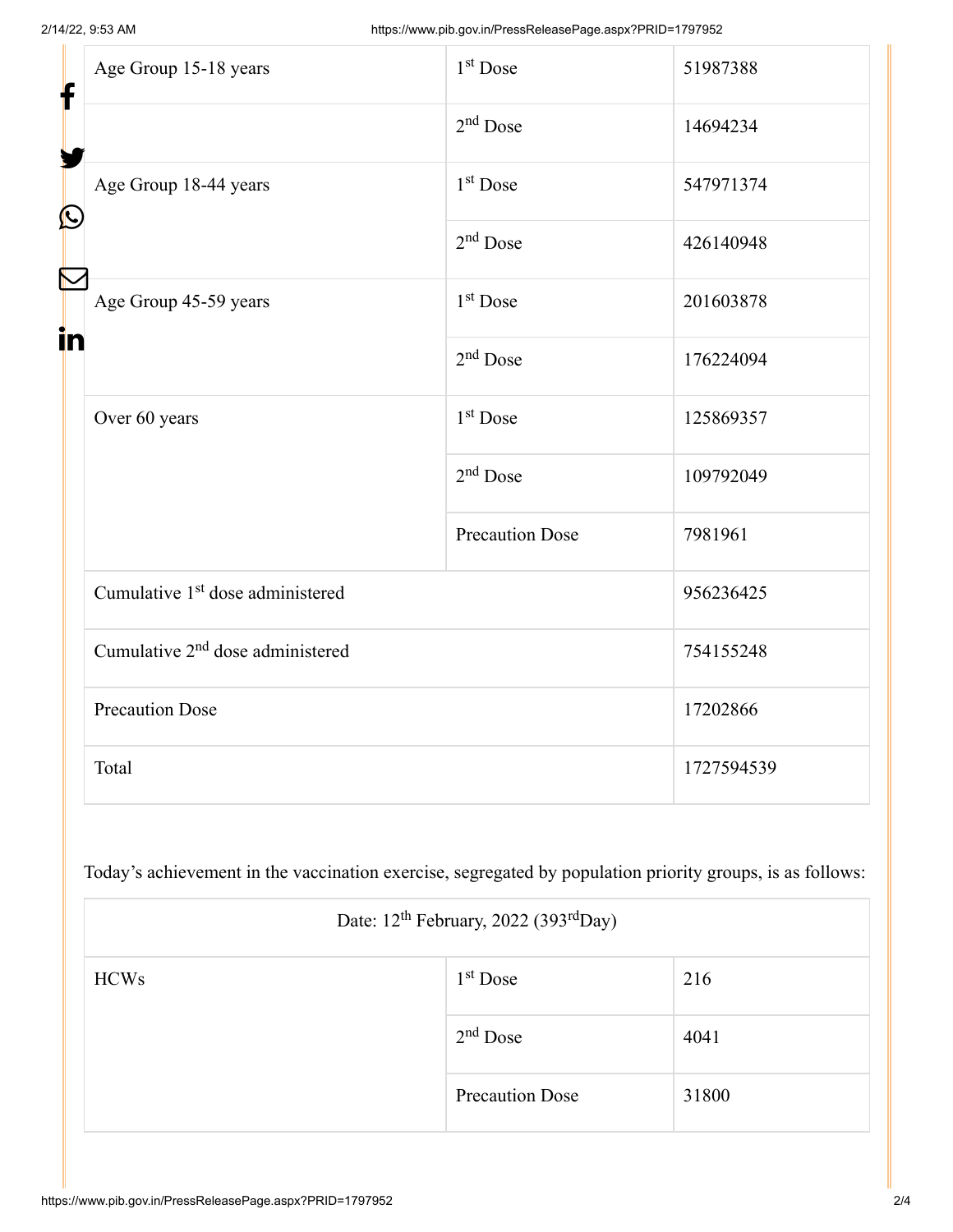| f          | <b>FLWs</b>                                  | 1 <sup>st</sup> Dose   | 466     |
|------------|----------------------------------------------|------------------------|---------|
|            |                                              | $2nd$ Dose             | 7449    |
|            |                                              | <b>Precaution Dose</b> | 88877   |
| $\bigcirc$ | Age Group 15-18 years                        | $1st$ Dose             | 296271  |
|            |                                              | $2nd$ Dose             | 1250989 |
| in         | Age Group 18-44 years                        | 1 <sup>st</sup> Dose   | 439149  |
|            |                                              | $2nd$ Dose             | 1467037 |
|            | Age Group 45-59 years                        | 1 <sup>st</sup> Dose   | 92232   |
|            |                                              | $2nd$ Dose             | 319863  |
|            | Over 60 years                                | $1st$ Dose             | 65696   |
|            |                                              | $2nd$ Dose             | 202863  |
|            |                                              | <b>Precaution Dose</b> | 196733  |
|            | Cumulative 1 <sup>st</sup> dose administered |                        | 894030  |
|            | Cumulative 2 <sup>nd</sup> dose administered |                        | 3252242 |
|            | <b>Precaution Dose</b>                       |                        | 317410  |
|            | Total                                        |                        | 4463682 |

The vaccination exercise as a tool to protect the most vulnerable population groups in the country from COVID-19 continues to be regularly reviewed and monitored at the highest level.

\*\*\*\*

MV